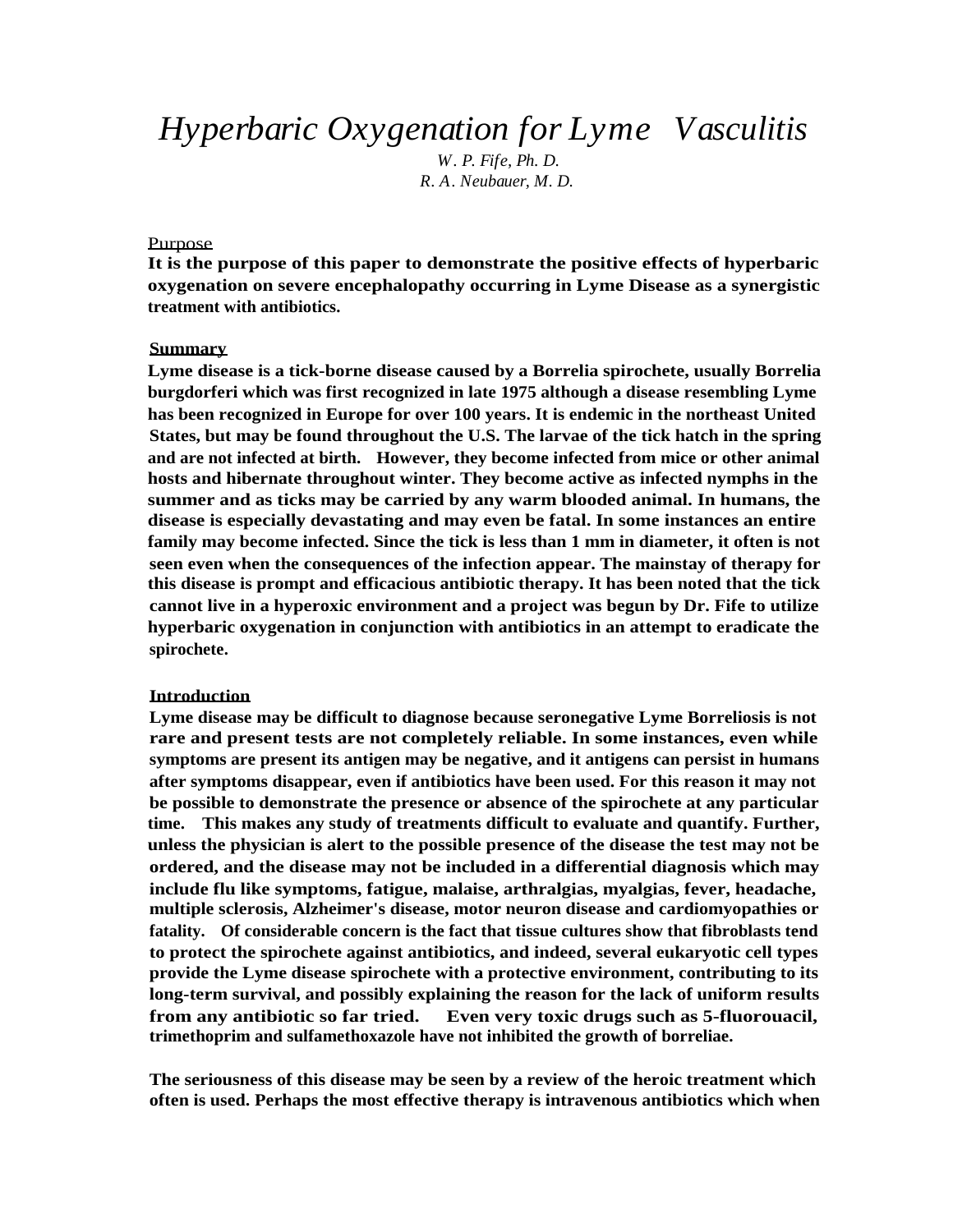**continued for as long as 10 months in some patients still may not destroy the spirochete or relieve the symptoms. (Liegner).**

**One of the usual initial signs of Lyme infection is painless erythema with a bullseye rash at the site of infection, but the symptoms invariably become exacerbated as the disease develops. There may be abnormalities of the nervous system including cognitive, cardiac myopathies including heart failure, joint and muscle pain, fever, headache, and if not treated may result in inflammatory autoimmune changes of a profoundly crippling nature.**

**Treatment usually is successful if antibiotics are aggressively initiated early in the course of the disease. However, a large number of victims do not respond to any known antibiotic and become permanent invalids. In fact, in advanced stages there does not appear to be any completely effective treatment.**

**Records show that there were 11,603 new cases of Lyme disease reported nationwide in 1995, and there were 1,703 new cases reported that year in New Jersey alone. The increase in new cases may be seen by the 10-fold increase in reported cases during the past 10 years; with 15,000 new cases being reported in 1999.**

**The diagnosis and treatment of this disease is often difficult. Present understanding of the human immune response to B. Burgdoferi infection is rudimentary. Firstly, only 2/3 of the patients are seropositive at the initial diagnosis and the serological manifestations are not precise or reliable. For example, the Western Blot, OpsA, or ELISA often are not always positive at the same time. Further, many patients seropositive for several years after all symptoms have disappeared. For this reason, it is not possible at this time to have an objective and reliable way of assessing the effectiveness of any particular treatment. The problem of diagnosis was nicely expressed by Burrascano** <sup>12</sup> **who stated, "Lyme remains a clinical diagnosis as no currently available test, no matter the source or type, is definitive in confirming whether an infection with Borrelia burgdoferi is present, or if so, whether the infection is active and responsible for the patient's symptoms. The entire clinical picture must be taken into account, including a search for the many subtleties that experienced clinicians have learned to look for. Thus, it is necessary to rely in a major way on the judgment of a physician who has had experience in this disease.**

**In fact, Liegner has listed "False Teachings" concerning Lyme disease as follows:**

- **1. Patients with late Lyme disease almost invariably are seropositive.**
- **2. 28 days of intravenous antibiotic therapy is virtually always curative: continued symptoms following such treatment means the diagnosis was wrong.**
- **3. Neurological Lyme disease is established by selective intrathecal antibiotic synthesis: In absence one can feel positive that there is no central nervous system infection by B. burgdorferi.**
- **4. It is easy to distinguish neurological Lyme disease from multiple sclerosis.**

**For these reasons it is difficult to provide an objective diagnosis of Lyme disease based on serology alone.**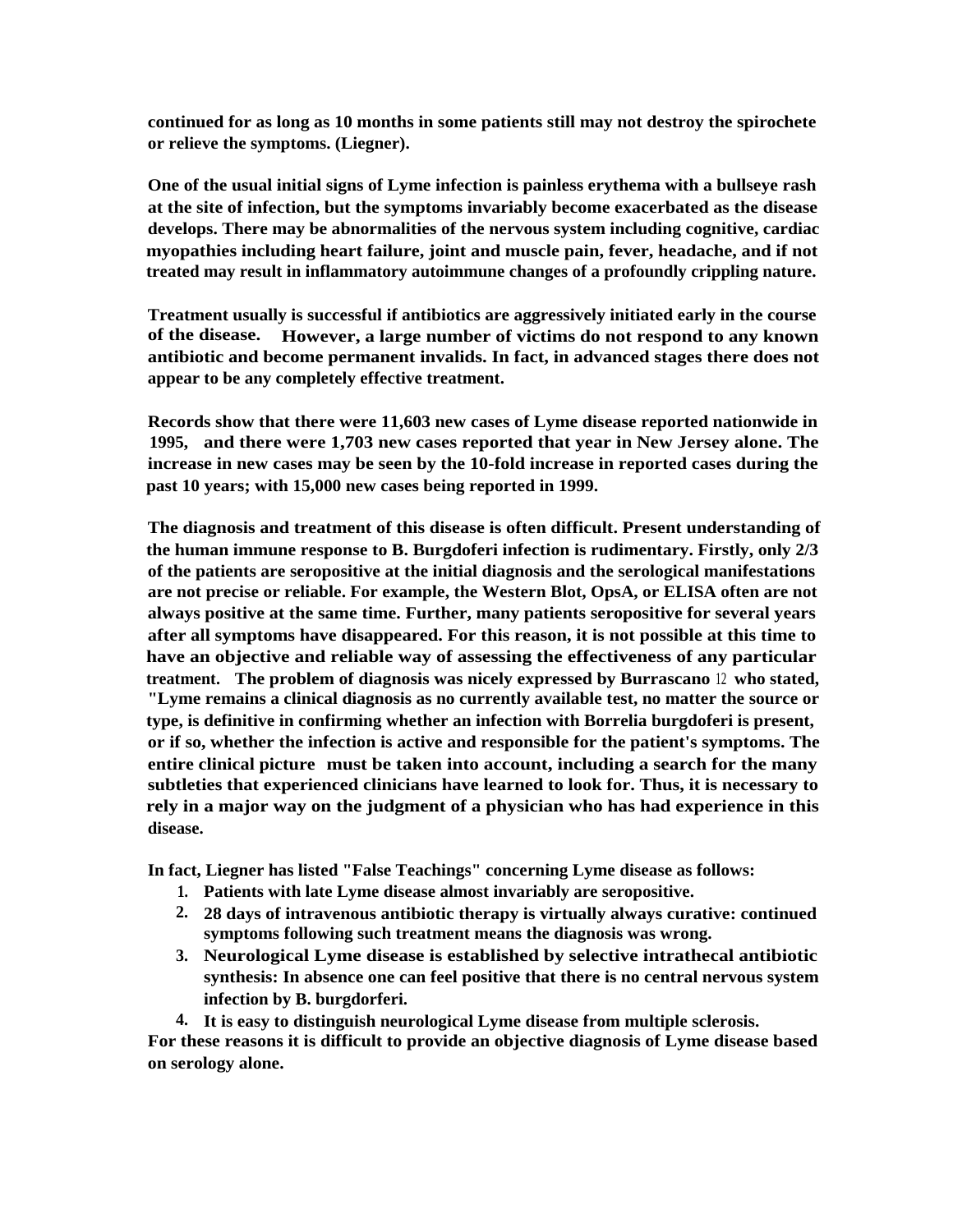**The use of hyperbaric oxygen therapy for the treatment of Lyme disease was discovered by serendipity in our Laboratory, when hyperbaric oxygenation was used to treat a 14 year-old patient who had developed severe crippling inflammatory arthritis as a result of untreated Lyme disease (personal observation). The result of hyperbaric oxygenation treatment was that all pain disappeared after two weeks of hyperbaric oxygenation therapy and the disease appeared to be halted. Since that time, 17 other Lyme disease patients have been treated for from 10 days to 4 weeks to see if this was a valid observation. Again, the symptoms of Lyme disease disappeared, or nearly so in all patients, and all have continued to improve in the weeks following treatment.**

### **Discussion**

**The rationale for the use of hyperbaric oxygenation in Lyme disease initially was to suppress the autoimmune effects resulting from B. burgdorferi that had caused the severe arthritic changes and pain, and which had made the patient a permanent invalid.**

**This was based on previous studies which showed that it was possible to suppress some aspects of the autoimmune system with hyperbaric oxygenation. One indication of this was that if a homogenate of Freunds Adjuvant and bovine brain was injected subcutaneously into the foot pads or nuchal area of adult rats, within several weeks they developed progressive paralysis resembling multiple sclerosis. This disease, called Experimental Allergic Encephalomyelitis or EAE (considered to be an animal model for multiple sclerosis) resulted in an autoimmune response and death. However, if the adjuvant was injected into immature animals and daily hyperbaric oxygenation treatments immediately begun, the onset of the paralysis did not occur and the animals reached adulthood. If the hyperbaric oxygenation treatments then were discontinued, the disease appeared and was quickly fatal. Suppression of the autoimmune system in humans with hyperbaric oxygenation has been known for a number of years.**

**Since it appears that fibroblasts can protect the spirochete against antibiotics, the question must be raised as to whether hyperbaric oxygenation would penetrate such tissues and have any direct effect on B. burgdorferi. This would appear to be a valid possibility since it is well known that oxygen at an elevated partial pressure effectively saturates all tissues even crossing the blood-brain barrier. The benefit of such penetration would depend upon the sensitivity of the spirochete to elevated levels of oxygen.**

**The effects of oxygen on this organism was demonstrated by the work of Austin, who showed that in vitro cultures in which the oxygen and carbon dioxide were ambient (PO** 2= **160mm Hg.), there was a loss of infectiveness, while if cultured in**  $4\%$  **0<sup>2</sup> 5%CO2,(PO2=30 mm Hg.), the infectiveness remained viable. Since under normal conditions the partial pressure of oxygen at the tissue level is only approximately 30 mm Hg, it would appear doubtful if the organism would be suppressed while the host was breathing air. This study suggest that this organism is sensitive to elevated levels of oxygen which are achieved by hyperbaric oxygenation therapy. If the subject breathes pure oxygen at a barometric pressure of 2.36 atmospheres, absolute (ATA), the inspired P02 will be 1,794 mm Hg, and the tissue oxygen is approximately 300 mm Hg. This may**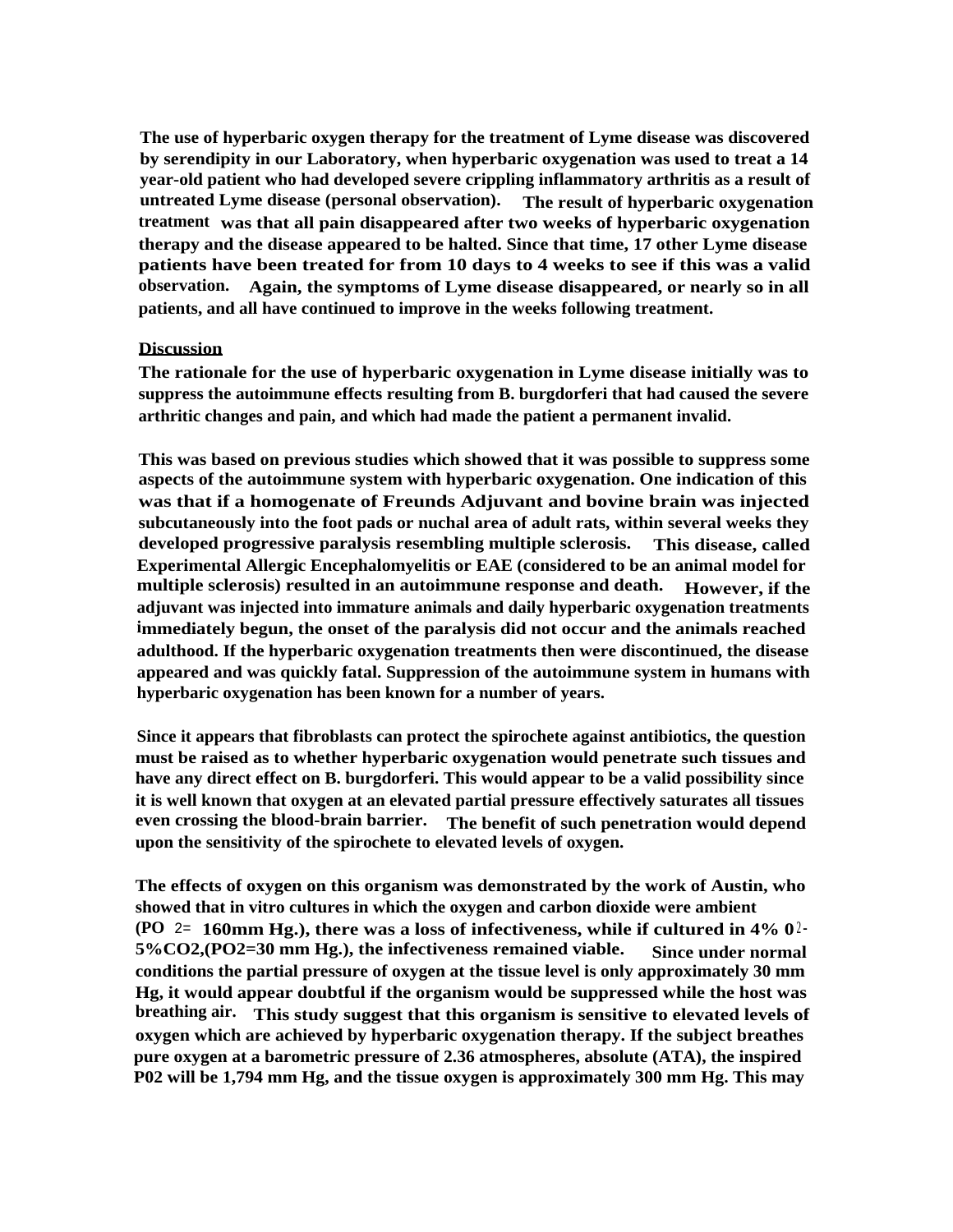explain why hyperbaric oxygenation appears to be effective in the treatment of this disease.

The possible use of increased oxygen in the treatment of Lyme was also suggested by Dr. Burgdorfer himself, and by Schwan.

# Materials and Methods

Because of Dr. Fife's astute observation that hyperbaric oxygenation may be an effective treatment and a possible cure for Lyme disease, 91 patients were begun treatment at Texas A&M. Of these, 75 completed the treatment at anywhere between 40 and 120 exposures of hyperbaric oxygenation at 2.36 ATA, 60-90 minutes per day. These patients were all treated in a multiplace chamber with air and oxygen delivery via mask or hood. At the Ocean Hyperbaric Center twelve patients were treated specifically for their cerebral encephalopathy associated with long-standing Lyme disease. Four such cases will be presented. The protocol used was originated by Dr. Fife, 2.4 ATA, one hour twice a day, five days a week for anywhere from 20 to 200 treatments. Each case had a single photon emission computerized (SPECT) scan prior to treatment and repeat scans were followed sequentially at 20, 40, 80, and at the end of the hyperbaric oxygenation treatments. These scans were performed on an Elscint single headed gamma camera. The isotope used was technetium 99, either Ceretec or Neurolite. The hyperbaric chambers are Vickers monoplace compressed with 100% oxygen. In certain instances after a large number of treatments, early oxygen toxicity was noted in several cases and the pressure was reduced to 2.2 ATA.

# Results

In the Fife series, 75% completed the series of pressurized oxygen between 10 and 133 treatments. All except 7 of them experienced significant improvement or cessation of symptoms lasting from three months to six years. In the Fife series, 67% of the patients remained on antibiotics during and after hyperbaric oxygenation. At the Ocean Hyperbaric Center one patient, C.Z., had not been on antibiotics for several years and was not started on them during the treating for his encephalopathy. The other patients all remained on continuous antibiotics and were advised not to stop them for a period of at least three months after which time a SPECT brain scan would be performed to see if there was any deterioration. Of the twelve cases treated at the Ocean Hyperbaric Center, four case reports follow.

# Case Reports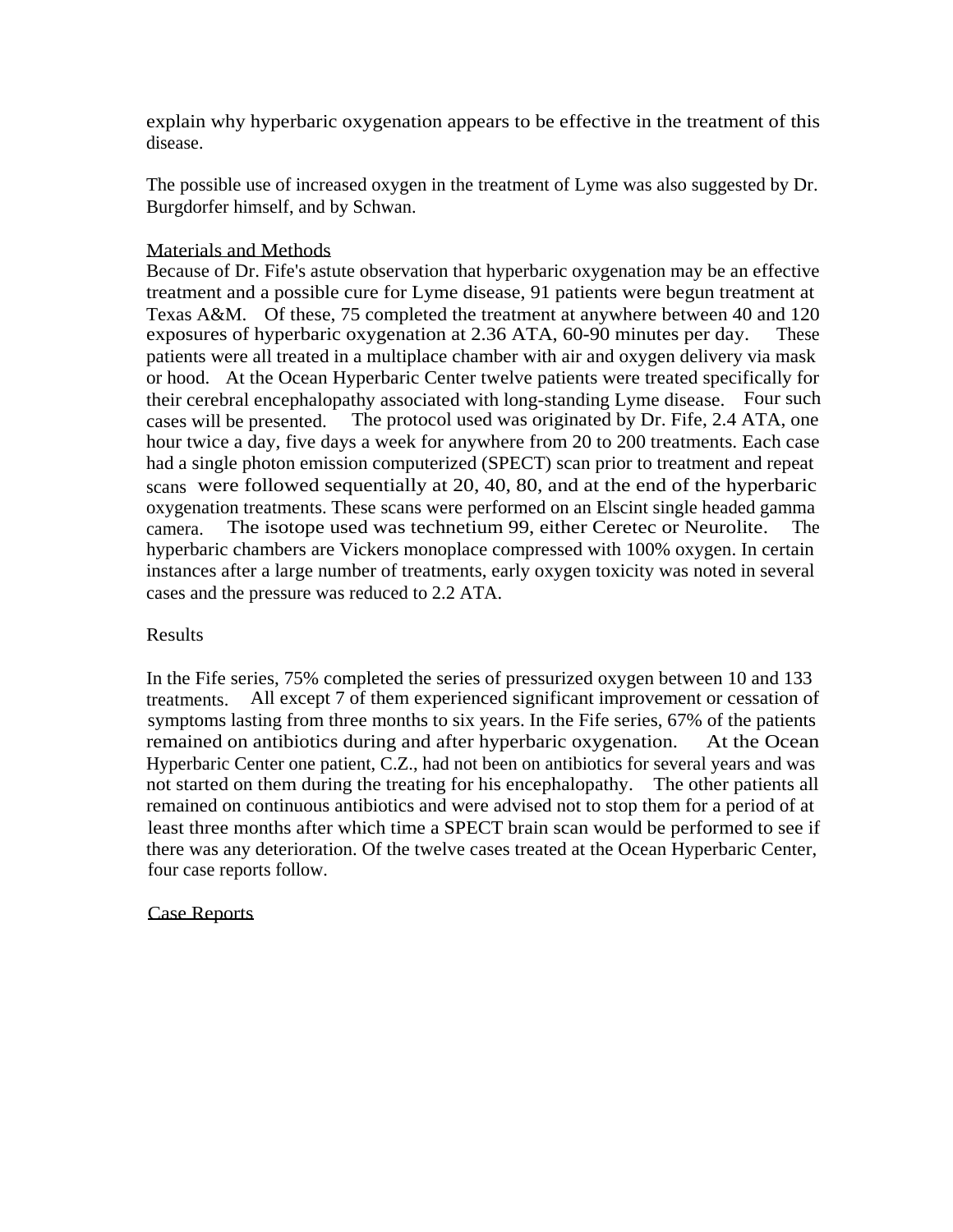



**Fifty-nine year old white, male professor with Lyme Disease. He remembers being bitten by a tick in 1989, but the diagnosis was not made until 1995. The symptoms have been intermittent and the main problem is that of fatigue, joint aches, and over the past years, short-term memory loss. He also suffers from profuse sweating with the least bit of energy. He has now had 106 hyperbaric oxygenation treatments and states that his energy level is up, his joint pains are less, and that his memory has improved remarkably. He still has the sweating problems and there is still some degree of fatigue, but is not taking antibiotics.**



**A fifty-eight year old female who suffered from severe Lyme Disease with marked CNS problems associated with frequent grand mal seizure disorder. She had been tried on virtually all seizure medications but still remained mentally alert and active. Her biggest disappointment was not being able to drive a car. She was seen twelve months after the diagnosis was made at the Ocean Hyperbaric Center. She, however, had been symptomatic and misdiagnosed for 22 years. She was begun on a protocol of 2.4 ATA for 90 minutes, one to two times per day depending upon logistics. Initially the seizure disorder almost virtually disappeared but as the treatments increased in number, it was felt that early oxygen toxicity had ensued and the seizure disorder began to return, but**

## **2. M.K.**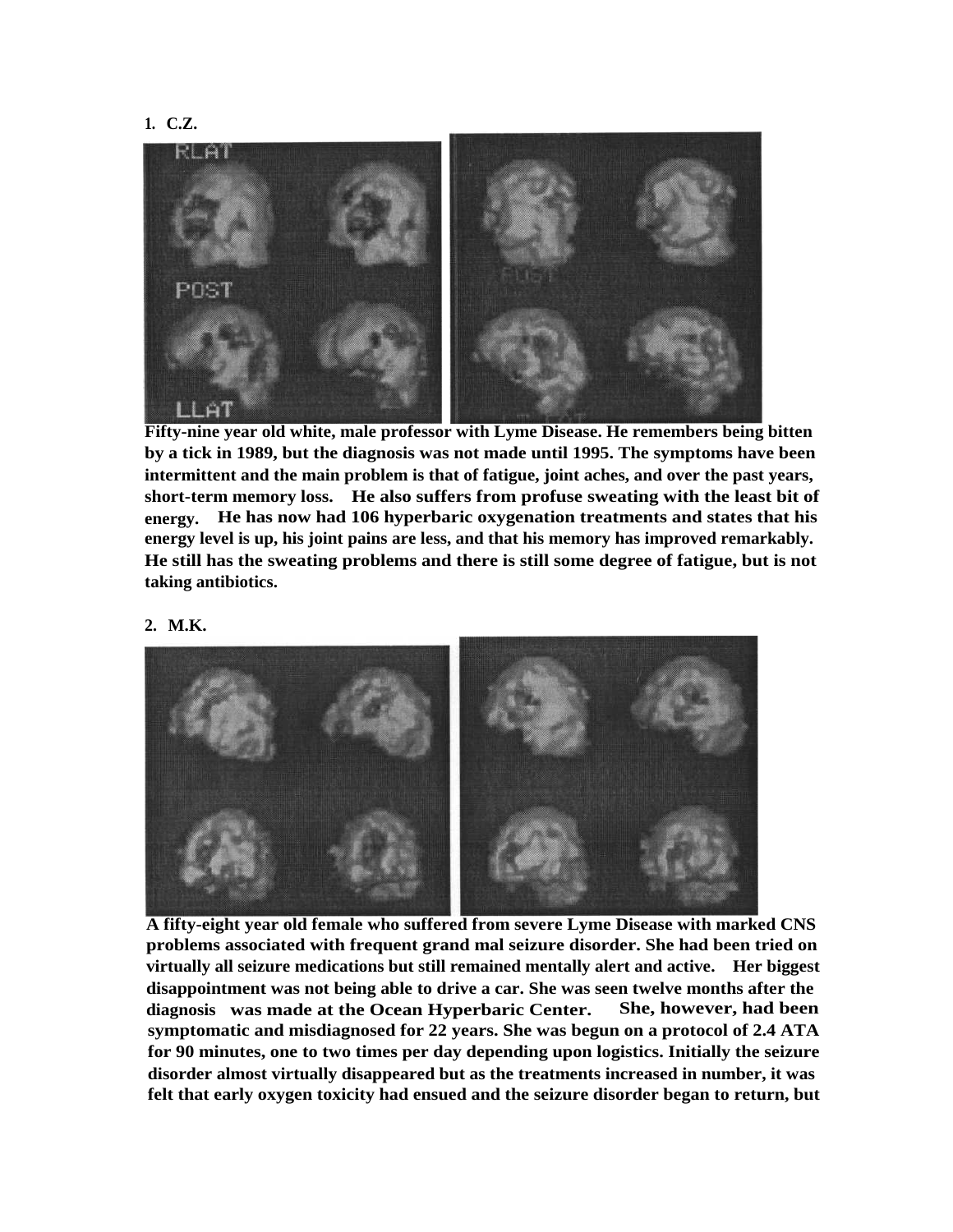was associated pneumonia requiring hospitalization and different antibiotics. She was followed seriously by neurology. After 25 hyperbaric oxygenation treatments, she was advised by the medical director to discontinue treatment temporarily to see if the seizure disorder could be brought under control with standard drugs. This case illustrates that hyperbaric oxygenation is not a panacea. There was some improvement in the SPECT scan and the actual dose of hyperbaric oxygenation is not really known in Lyme Disease.



Forty year old male was diagnosed with Lyme Disease in April of 1997 although symptomatic and undiagnosed for at least twelve months prior. He was a firefighter and became unable to work with severe joint pain, fatigue, and his short-term memory was exceedingly bad. He could read a page or two and not remember anything. He felt "done in and useless". He was begun on a course of hyperbaric oxygenation treatments at 2.4 ATA, for 60-90 minutes, two times per day. He progressed nicely losing the joint aches and pains and fatigue. His memory began to come back to where he was capable of reading an entire volume and remember what was on almost every page. He stated that he had never had an ability to retain things or a memory like this before. Because of continuing improvement clinically and on scans, the patient had a total of 141 hyperbaric oxygenation treatments and felt 100% normal and capable of going back to working as a firefighter full-time. He was advised not to stop the antibiotics abruptly, but to stay in touch with his infectious disease physician and the antibiotics could possibly be discontinued for a period of three months. A repeat SPECT scan should be performed at that time.

4. A. L.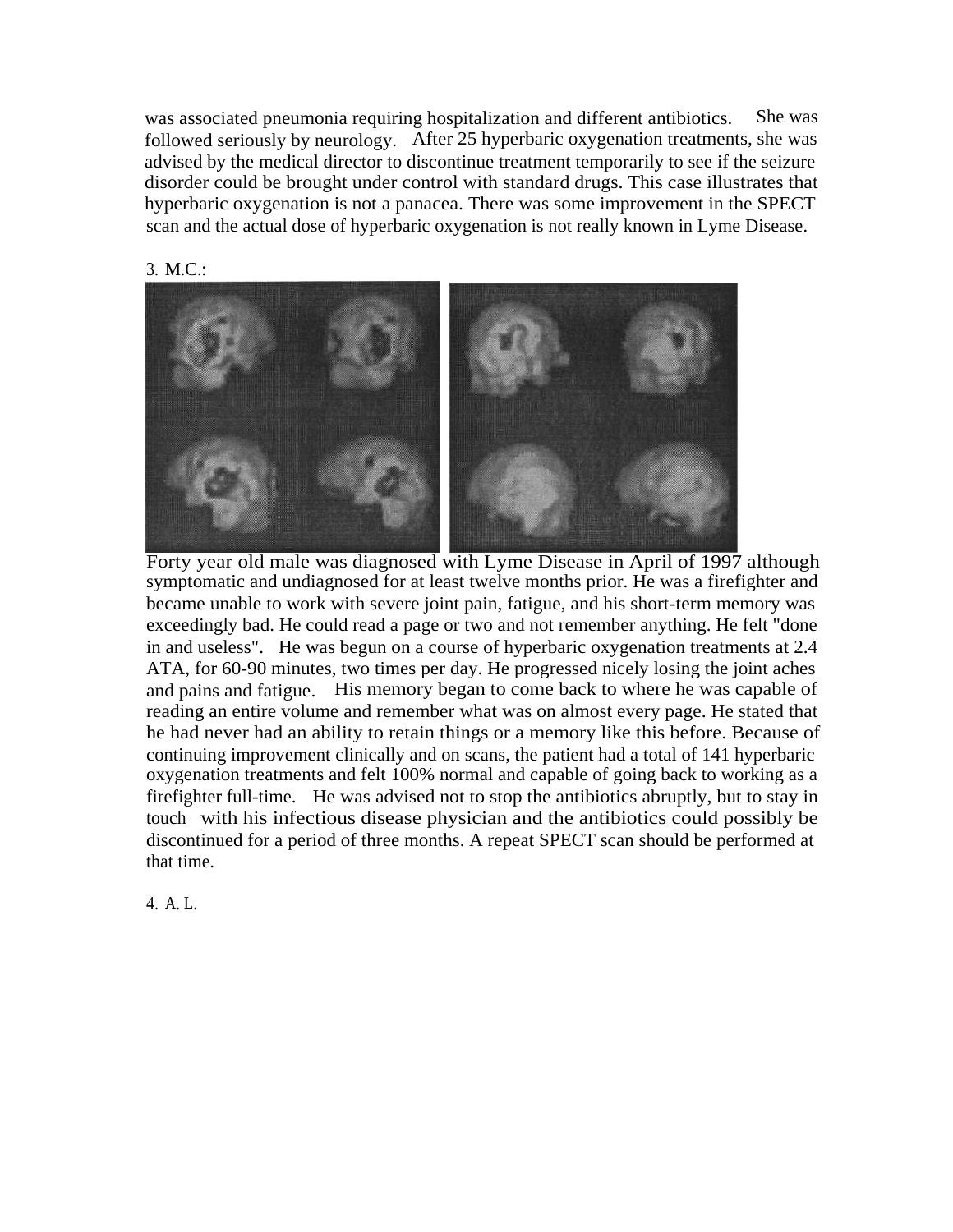

**Age 19, remembers that he was bitten by a tick in 1992. Over a period of years when the patient was first treated he developed short-term memory loss, fatigue, headaches, joint pain, depression, and comprehensive problems. On December 22", 1998 a SPECT scan was performed which showed primarily bilateral occipital deficits. After 30 hyperbaric oxygenation treatments his concentration was completely better, his memory was better, his mood was better, and he had considerably less fatigue. The patient did continue the antibiotics while on therapy. The scans showed a substantial filling in of the basic deficits compatible with the clinical improvement.**

## **Conclusion**

**In the series treated at the Ocean Hyperbaric Center results of SPECT imaging gave documentation that hyperbaric oxygenation was a valid treatment of Lyme Disease. This tended to document the work done by Dr.** Fife. **Because of the difficulty in actual diagnosis it would be suggested that all patients with possible Lyme Disease should have a SPECT or functional brain imaging. Although these cognitive modes and other anomalies may accompany many other diseases, these changes can also come in Lyme Disease and probably respond to hyperbaric oxygenation irrespective of the cause. The serologic diagnosis is mandatory for Lyme. Although difficult to document the positive effects, the long-term results of Dr. Fife's protocol has established this as a treatment of choice. It was the use of his protocol that resulted in the positive changes in Lyme encephalopathy which paralleled the clinical improvement. Frequently the diagnosis can be made only by an astute physician.**

**Some subjects discontinued antibiotic therapy during hyperbaric oxygenation treatments while others continued their regular regime of antibiotic therapy, either intravenous or oral. No adverse reactions were anticipated from the administration of pure oxygen at the barometric pressures and exposure times used, except that the Jarisch-Herxheimer reaction was expected to appear in all subjects if destruction of the spirochetes took place. Since the subjects were breathing pure oxygen during most of the time they were in the chamber, no decompression sickness was expected and none did occur with the standard treatment which was used at least 2,000 times each year at Texas A&M. In fact, the body content of nitrogen is decreased during oxygen exposure, thus adding an even greater safety factor against decompression sickness.**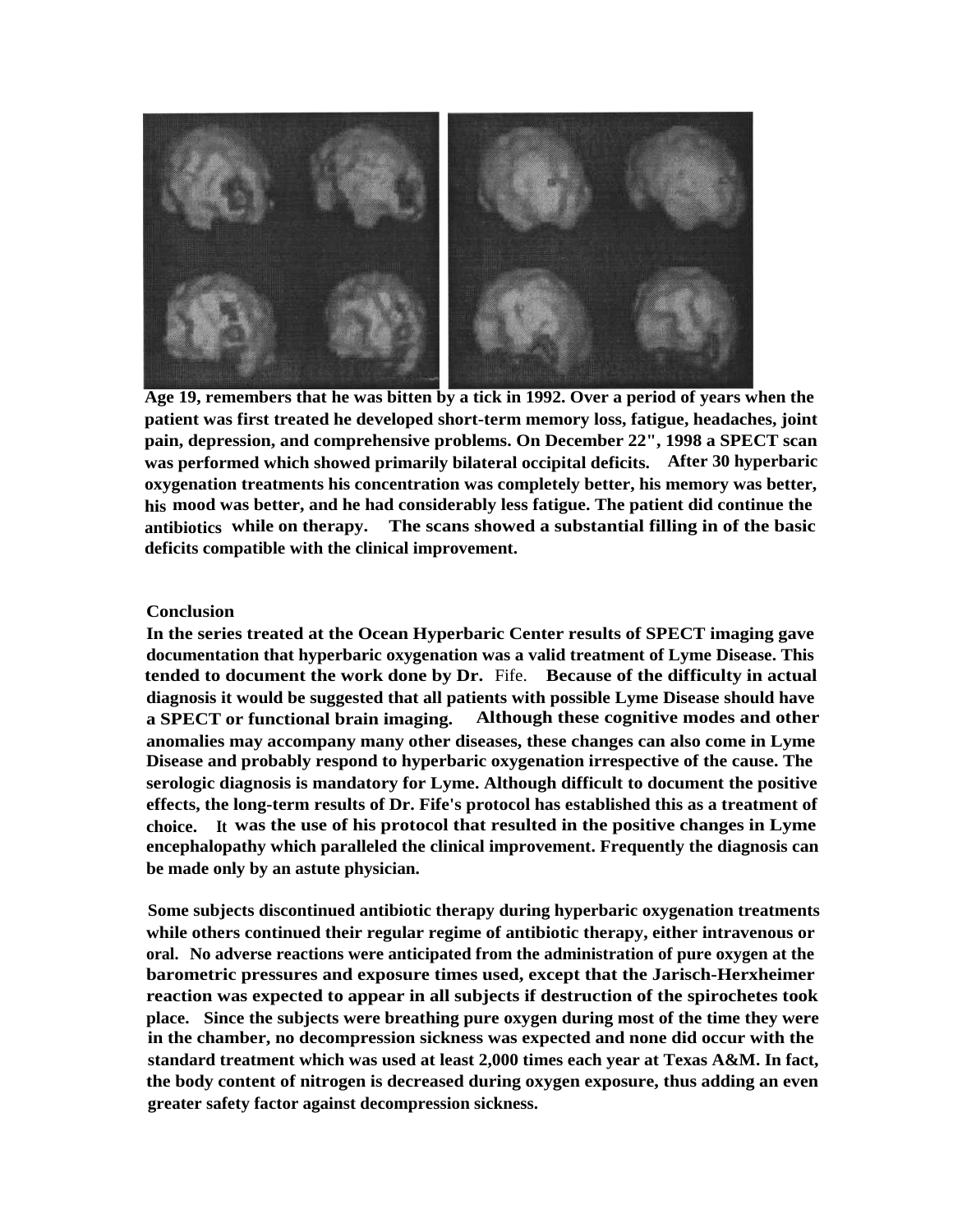**At the Ocean Hyperbaric Center it must be noted that pressures of 2.4 ATA for 90 minutes twice a day in certain cases became borderline oxygen toxicity and the pressure was therefore reduced to 2.2 ATA for 90 minutes and then eventually to 2.2 ATA for 60 minutes twice a day. This was represented not by seizure disorder but by periods of fatigue and very transient confusion. This was noted particularly in the cases of M.K. and M.C.**

**Although further studies are necessary, the possibility exists that since the spirochete is a micro-aerophilic like organism, the use of hyperbaric oxygenation actually may eradicate it, and that with proper treatment duration, and all of the patients may have an ultimate disappearance of positive Lyme symptoms.**

## **Addendum**

**A question should be raised as to the possibility that Lyme spirochete can be transferred to the fetus if the mother is or becomes infected during pregnancy. Five children so far treated appeared to have been infected in utero. It has been shown that even if the mother is seronegative, the fetus may still present with spirochetes, sometimes with severe consequences. This, in turn raises the possible safety and effectiveness of hyperbaric oxygenation therapy during pregnancy. There are a number of cases in which pregnant patients have required hyperbaric oxygenation for such things as life threatening gas gangrene, or carbon monoxide poisoning. In such cases hyperbaric oxygenation was found not to harm the fetus. It cannot be stated that hyperbaric oxygenation would affect spirochetes in a fetus because of the vasoconstriction of the uterine artery.** In **animal studies it has been shown that the fetus does not receive the same partial pressure of oxygen as does the mother. This, of course, raises the question as to whether the fetus can be treated effectively** with hyperbaric **oxygenation. Repeated hyperbaric oxygenation therapy has not been shown to be teratogenic in humans when used in the clinical situation.**

### **SUGGESTED READING**

Weber, K., [et.](http://et.al) [al](http://et.al). Erythema migrans disease and related disorders. Yale J. Biol Med **57:13-21, 1984.**

**Lawrence, C., Lipton, R., Lowy, F., Coyle, P. Seronegative chronic relapsing neuroborreliosis. Eur Neurol. 1995; 35:** 113-117.

**Georgilis, K., Peacocke, M., Klempner, M. fibroblasts protect the Lyme disease spirochete, Borrelia burgdorferi, from ceftriaxone in vitro. J. Infect. Dis 166 (2):** 440-4, 1992.

**Fallon, B., Nields, J., Burrasdano, J., Leigner, K., BelBene, D., Liebowitz, M. The Neuropsychiatric manifestations of Lyme Borreliosis.**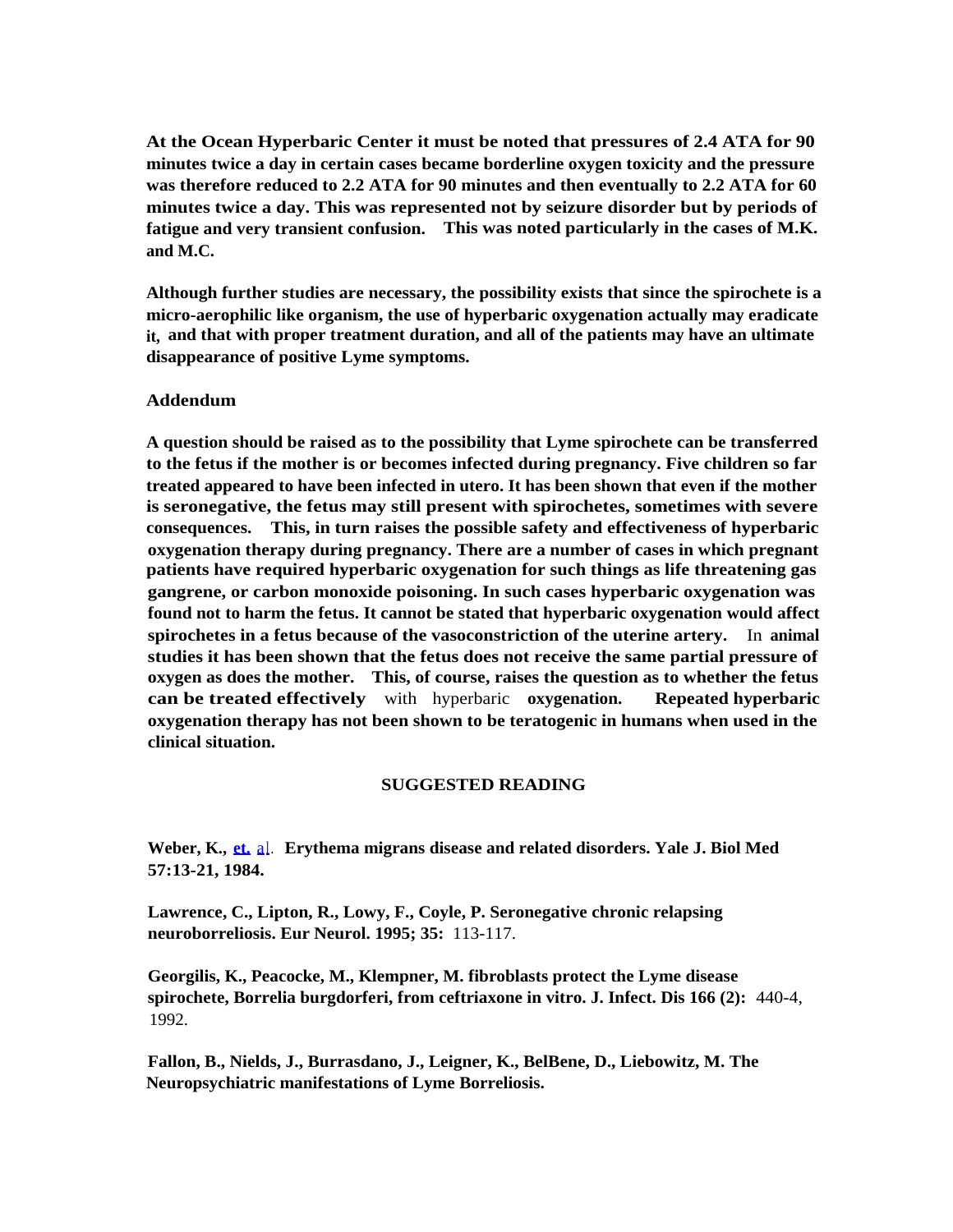Liegner, K. B. burgdorferi - Seek and ye shall fine expanding envelope. J of Spirochetal and Tick-Borne Disease Foundation Vol. 1, No 4 1944.

Morshed, M., Konishi, H., Nishimura, T., Nakazawa, T. Evaluation of agents for use in medium for selective isolation of Lyme disease and relapsing fever Borrelia species. European J. of Clin Microbiol & Infectious Diseases. 12(7): 512-8, 1993

Liegner, K. Lyme disease and the clinical spectrum of antibiotic responsive chronic mengioencephalomyelitis. In: Lyme Disease Foundation Symposium, 1966.

Preac-Mursic, V., Weber, K., Pfister, H1, Wilske, B., Reinhardt, S., Prokop, J. Survival of Borrelia burgdorferi in antibiotically treated patients with Lyme borreliosis. Infection 1989; 17:355-359.

Anon. Lyme Disease 1995. In: Clinical Update in Muscoloskeletal Med. J. Muscoloskeletal Med. 1996, (8): 45.

Fein, L., Heir, G. Lyme Disease - An Overview. In: The Surveillance of Infectious Diseases. Thacker, Keewhan, Brachman. J. of the AMA 4 March 1983. Vol 294, No 9.

Leigner, K. Lyme Disease: the Sensible Pursuit of Answers. J. Clinical Microbiol Aug. 1993, p. 1961-1963.

Burgdorfer, W., National Institute of Health, Rocky Mountain Lab. Personal letter dated 10 September 1996.

Leigner, K. No standard criteria exists for the interpretation of Western Blot for Lyme Disease. Teterboro Laboratory, Tererboro, NJ. 1995.

Monthly Report, Texas A&M Hyperbaric Lab

Welch, D. Study on rats with Freund's Adjuvant, Texas A&M Hyperbaric Lab. (unpublished).

Ginaldi, L., Pilotti, L., Sacchetti, S., Laurenti, R., Pkzzuto, F., Valdarnii, D. Modification of immune parameters after hyperbaric oxygen treatment in healthy volunteers: preliminary data. J. Hyperbaric Med. 6:1, 19-24, 1991.

Georgilis, K., Peacocke, M., Klempner, M. Fibroblasts protect the Lyme Disease spirochete, Borrelia burgdorferi, from Ceftriaxone in [vitro. J. Infect. Dis. 1992](http://vitro.J.Infect.Dis.1992) ; 166:440- 4.

Austin, F., Maintenance of infective Borrelia burgdorferi Sh-2-82 in 4% oxygen - 5% carbon dioxide in vitro. Canadian J. Microbiol. 39(12):1103-10, 1993 Dec.